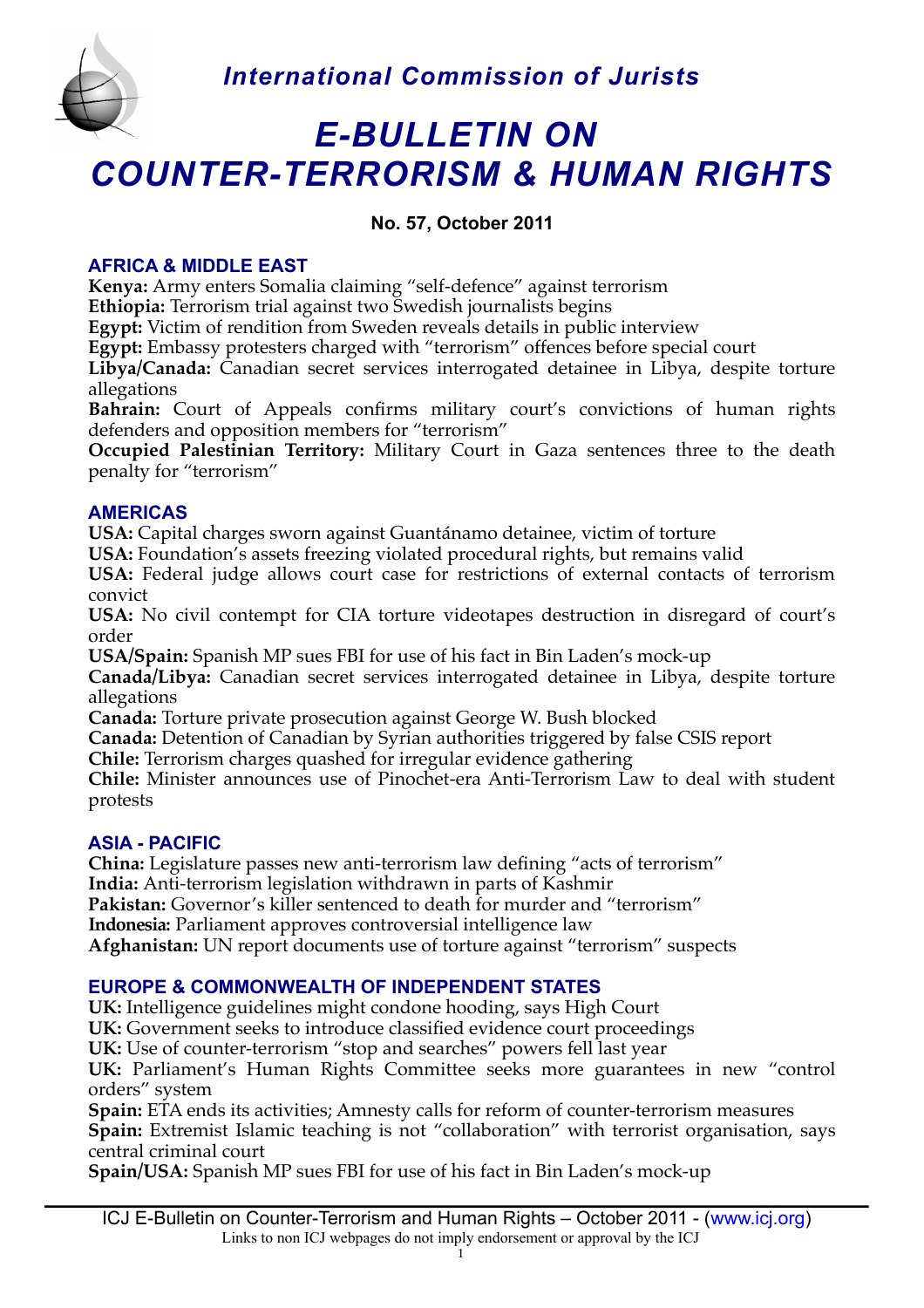**Netherlands:** LTTE is not a "terrorist organisation" says Hague Appeals Court

**Lithuania:** Victim of rendition and torture brings case to the European Court of Human Rights

**Turkey:** Protesters against Prime Minister cleared of "terrorism" charges

**Turkey:** "Terrorism" suspect was subject to inhuman and degrading treatment, says European Court

**Turkey:** European Commissioner for Human Rights concerned at counter-terrorism measures

**Russian Federation:** Authorities responsible for enforced disappearance in counterterrorism operation, says European Court of Human Rights

**Kazakhstan:** President signs law restricting religious activities as counter-terrorism response

## **UNITED NATIONS & REGIONAL ORGANISATIONS**

**UN:** UN Symposium stresses centrality of human rights and rule of law in countering terrorism

**UN:** Counter-Terrorism Committee observes ten years of founding resolution

**UN:** Global Surveys finds flaws in human rights respect in countering terrorism

**UN:** Special Rapporteur fnds targeted killings "highly problematic"

**UN:** Special Rapporteur on counter-terrorism and human rights to focus on victims of terrorism and prevention

**EU:** Passenger data agreement with Australia passed by European Parliament

**Council of Europe:** Parliamentary Assembly concerned at use of state secret doctrine to enhance impunity

**Council of Europe:** "War on terror" misleading and unhelpful, says Parliamentary Assembly

**OSCE:** Human Dimension meeting discusses of counter-terrorism and human rights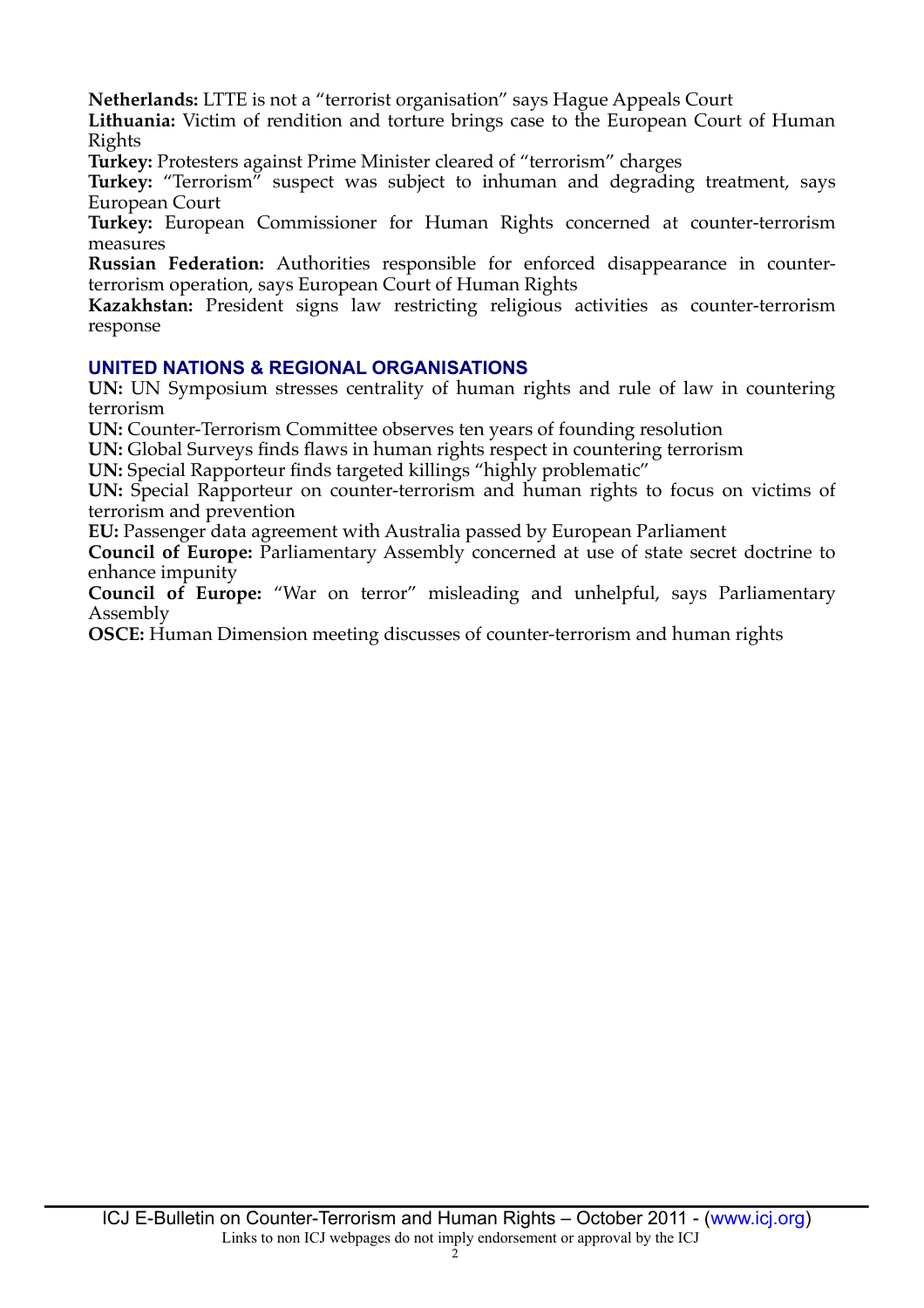## **AFRICA & MIDDLE EAST**

## **Kenya: Army enters Somalia claiming "self-defence" against terrorism**

On 15 October, the Kenyan Defence Minister Yusuf Haji and his Internal Security counterpart, George Saitoti, formally announced that the Kenyan army would enter Somalia to pursue and fght al-Shabaab, the Islamist force which controls a substantial part of Somalia. The Ministers invoked Kenya's right to self-defence against terrorism under Article 51 of the UN Charter, after allegations that al-Shabaab members entered Kenya at the border zone with Somalia and performed a series of kidnappings. According to news media, on 16 October the Kenyan military and aviation entered the country. Somalia's President Sheik Sharif Sheik Ahmed characterized the entrance of the Kenyan troops as "inappropriate".

#### **[Press Article 1](http://www.standardmedia.co.ke/InsidePage.php?id=2000044877&cid=4&) [Press Article 2](http://www.france24.com/en/20111016-kenya-troops-launch-assault-somalia-islamist-rebels-al-shabaab) [Press Article 3](http://www.nytimes.com/2011/10/25/world/africa/grenade-attack-on-kenyan-bar-raises-fear-of-widening-conflict.html) [Press Article 4](http://english.aljazeera.net/news/africa/2011/10/20111016115410991692.html)**

#### **Ethiopia: Terrorism trial against two Swedish journalists begins**

On 18 October, the trial against two Swedish journalists, photographer Johan Persson and reporter Martin Schibbye, began, but was immediately postponed to allow for the appointment of their public lawyers. The two are charged with engagement in terrorist activities, aiding and abetting a terrorist group, and entering the country illegally without permission from neighbouring Somalia. They were reportedly apprehended on 1 July during a fght between Ethiopian forces and members of the Ogaden National Liberation Front (ONLF), which the two journalists were following after having entered the country from Somalia. The journalists reject the terrorism charges. Reporters sans Frontiers and the Committee to Protect Journalists criticised the statement of the Ethiopian Prime Minister Meles Zenawi, who characterized the journalists as "accomplices of terrorism". The organisations also criticised the use of the anti-terrorism legislation to arrest and curb freedom of the press and of expression.

## **[NGO Statement 1](http://www.cpj.org/2011/10/ethiopia-steps-up-terrorism-allegations-against-jo.php) [NGO Statement 2](http://en.rsf.org/ethiopie-outcome-already-decided-in-trial-17-10-2011,41223.html) [Press Article 1](http://www.guardian.co.uk/world/2011/oct/19/swedish-journalists-terrorism-trial-ethiopia?newsfeed=true) [Press Article 2](http://www.thelocal.se/36816/20111018/)**

## **Egypt: Victim of rendition from Sweden reveals details in public interview**

On 25 September, Ahmed Agiza, the victim of a rendition from Sweden to Egypt in December 2001, was interviewed by the independent Egyptian media organisation Al-Masry Al-Youm. In the interview, Agiza describes his rendition from Sweden and the torture he suffered while in detention in Egypt. He also refers of a visit from the Swedish Ambassador to verify the compliance of Egyptian authorities with diplomatic assurances given to Sweden. Mr Agiza said that the torture to which he was subjected has had physical and psychological consequences which will take years to resolve.

#### **[Interview](http://www.almasryalyoum.com/en/node/499197)**

## **Egypt: Embassy protesters charged with "terrorism" offences before special court**

On 23 October, the Attorney General referred 76 defendants arrested during attacks on the Israeli Embassy in Giza to state security emergency courts and charged them with "gathering and using force and violence against public servants, assaulting police officers and personnel, attempting to occupy the Giza Security Directorate, damaging public property, damaging public transportation facilities for the purposes of terrorism, and deliberately damaging private property for the purposes of terrorism." In early September, protests occurred outside the Israeli Embassy, with some people entering the embassy offices, and some clashes with security forces outside the Giza Security Directorate and the nearby Saudi Embassy, in which several people were injured. The protests occurred following the death of six Egyptian security officials on the border with Israel by gunfire from Israeli forces on 18 August.

**[Press Article 1](http://www.almasryalyoum.com/en/node/507818) [Press Article 2](http://www.almasryalyoum.com/en/node/506393)**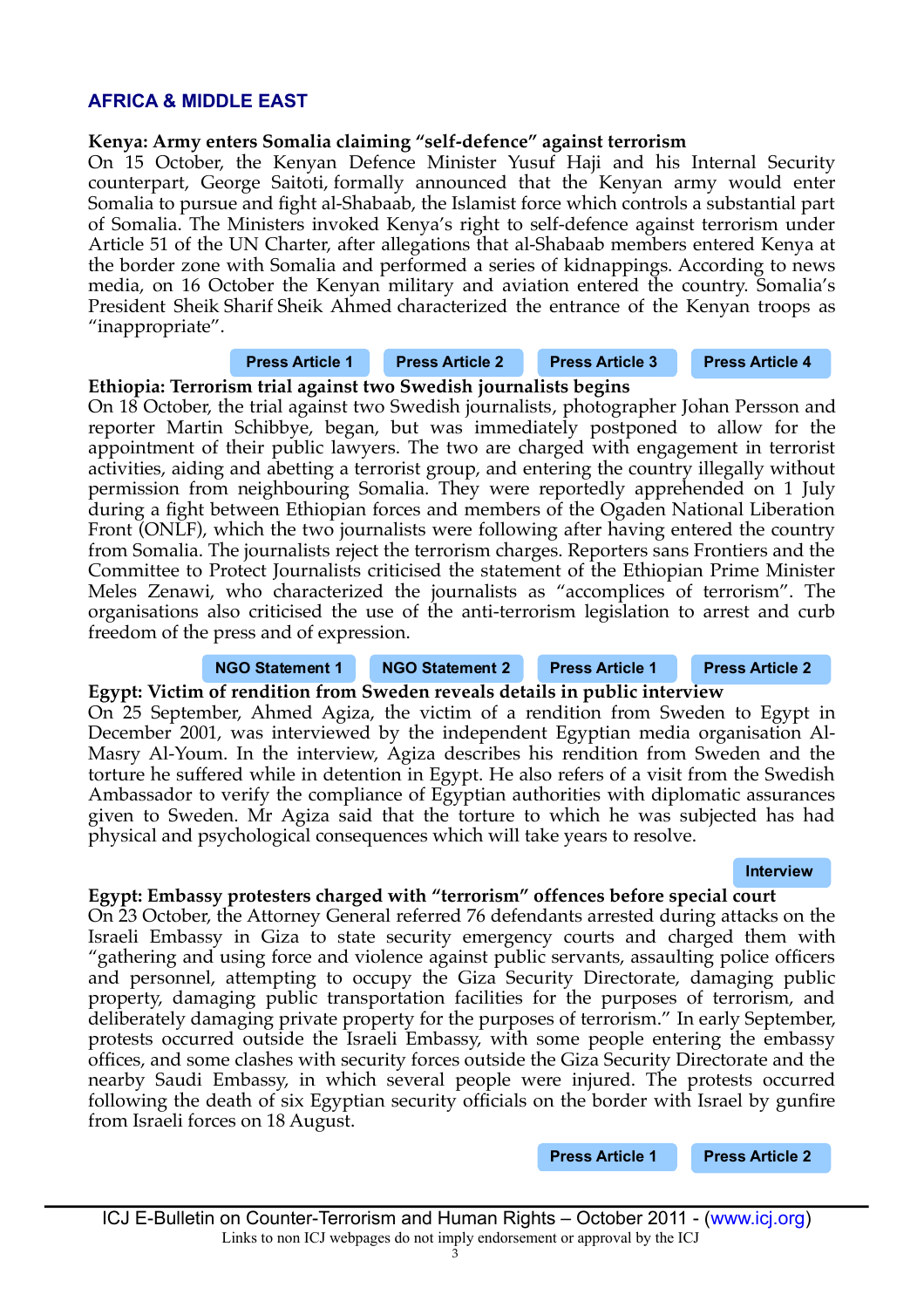**Libya/Canada: Canadian secret services interrogated detainee in Libya, despite torture allegations**

#### **[See, AMERICAS](#page-4-0)**

## **Bahrain: Court of Appeals confrms military court's convictions of human rights defenders and opposition members for "terrorism"**

On 28 September, the military National Safety Court of Appeal in Manama confrmed life sentences for seven opposition members and human rights defenders and shorter jail sentences for 14 other persons. Seven of the defendants were tried *in absentia*. On 22 June, the military court of frst instance had convicted the 21 opposition members and human rights defenders of membership of a terrorist group aiming at overthrowing the monarchy; being in contact with a foreign terrorist group; and being fnanced by a terrorist group. The persons convicted include the main leaders of the opposition and of the protests which occurred across the country, and Abdelhadi Al-Khawaja, the Director of the Bahrein Centre for Human Rights. Amnesty International and Reporters Sans Frontier called the proceedings unfair and stressed that the defendants should not have been tried before a military court.

**[NGO Statement 1](http://en.rsf.org/bahrain-jail-terms-upheld-for-shiite-29-09-2011,41074.html) [NGO Statement 2](http://www.amnesty.org/en/news-and-updates/bahrain-protester-convictions-upheld-sham-military-trial-2011-09-28) [Press Article](http://www.cphpost.dk/news/89-international/52234-life-sentence-upheld-for-danish-human-rights-activist-in-bahrain.html)**

## **Occupied Palestinian Territory: Military Court in Gaza sentences three to the death penalty for "terrorism"**

On 12 October, the Permanent Military Court in Gaza sentenced Bilal Saad al-Masri and Jihad Abdullah al-Sab' to death by hanging after having convicted them of the charge of "terrorism" under the *Palestinian Revolutionary Penal Code* of 1979. Another defendant, Saif Addin Mahmoud Abu Bakr, was sentenced to hard labour for four years for conspiracy. The convictions arose from the discharge of explosives which killed one person and wounded fve other people. The Palestinian Centre for Human Rights called for the abolition of the Revolutionary Penal Code, which it considers to be unconstitutional, since it has never been approved by the legislature. It also called for a moratorium on the use of the death penalty.

**[NGO Statement](http://www.pchrgaza.org/portal/en/index.php?option=com_content&view=article&id=7784:military-court-in-gaza-issues-three-new-death-sentences-&catid=36:pchrpressreleases&Itemid=194)**

## **AMERICAS**

## **USA: Capital charges sworn against Guantánamo detainee, victim of torture**

On 28 September, the Convening Authority of the US military commissions established to try persons held at Guantánamo Bay referred for trial before a military commission Guantánamo detainee Abd al-Rahim Al-Nashiri. He is accused of organising the USS Cole attack in 2000, which killed 17 and injured 39 US Navy personnel, as well as an attempted attack on the USS Sullivan, and an attack on the French oil tanker Limburg, which also killed one sailor. The charges are capital and may lead to a sentence of death. Abd al-Rahim Al-Nashiri was detained in the United Arab Emirates in 2002 and held in secret CIA detention facilities before he was transferred to Guantánamo Bay in 2006. He had been subjected repeatedly to torture and ill-treatment, including water-boarding and mock executions. His lawyers have fled a motion challenging the proceedings as, even in case of acquittal, Al-Nashiri is likely to be kept in indefnite detention.

## **[DoD Statement](http://www.defense.gov/releases/release.aspx?releaseid=14821) [Lawyers Petition](http://media.miamiherald.com/smedia/2011/10/24/15/46/zc2af.So.56.pdf) [NGO Statement](http://www.soros.org/initiatives/justice/news/nashiri-capital-20110928) [Press Article](http://www.washingtonpost.com/world/national-security/death-penalty-case-set-for-uss-cole-defendant/2011/09/28/gIQA5DSz4K_story.html?wprss=rss_politics)**

**USA: Foundation's assets freezing violated procedural rights, but remains valid**

On 23 September, the federal Court of Appeals for the Ninth Circuit held that the Office of Foreign Assets Control (OFAC), which enforces assets freezing under anti-terrorism legislation, violated the right of Al-Haramain Islamic Foundation (AHIF) – Oregon to be free from unreasonable seizures under the fourth amendment of the US Constitution. The

ICJ E-Bulletin on Counter-Terrorism and Human Rights – October 2011 - [\(www.icj.org\)](http://www.icj.org/) Links to non ICJ webpages do not imply endorsement or approval by the ICJ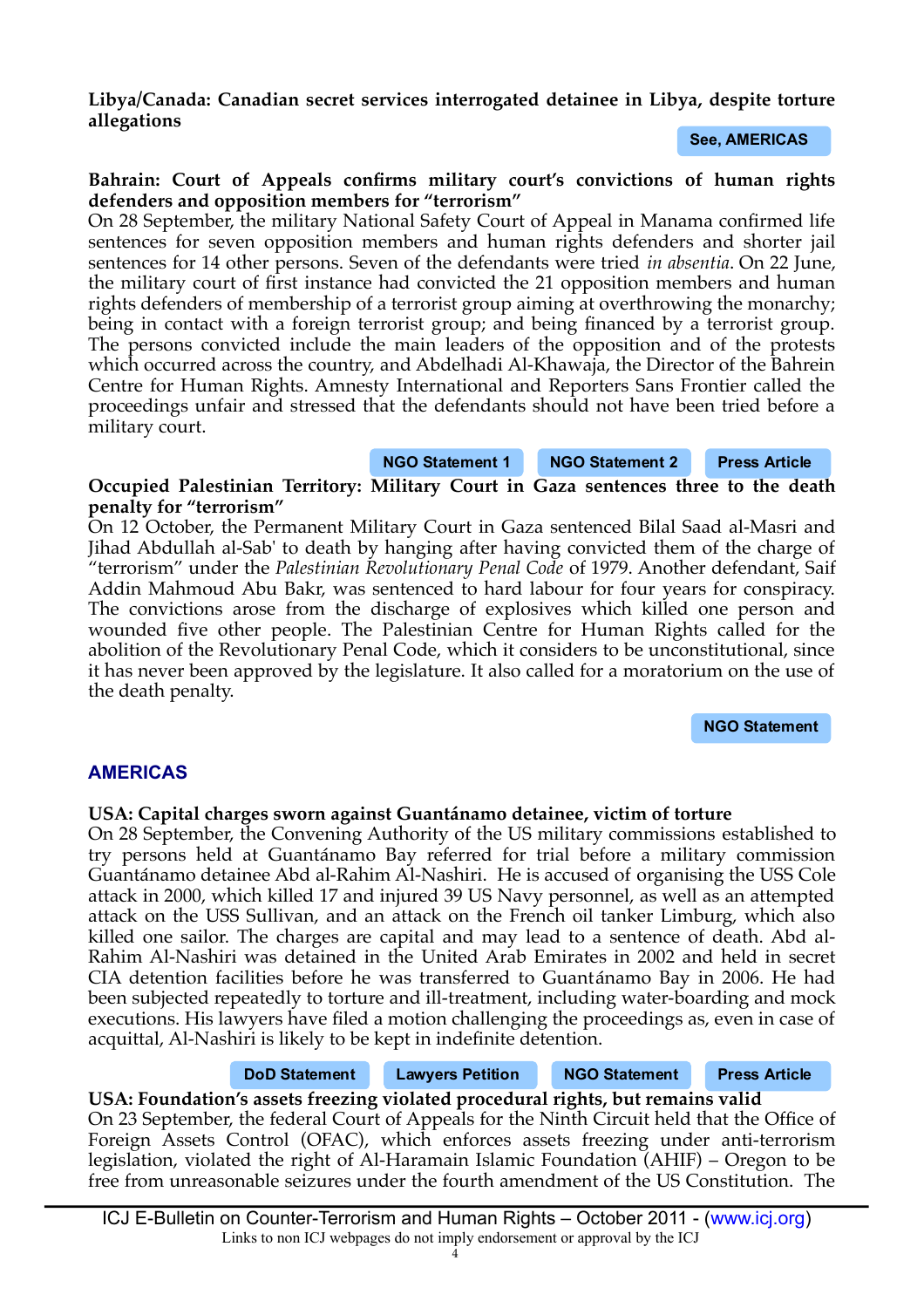Court determined that the government had failed to provide a warrant for the seizing of its assets and sent back the case to the lower District Court to assess the remedy for the violation. The Court also held that the failure to provide the Foundation with at least an unclassifed summary of the classifed evidence violated AHIF-Oregon's due process rights, and that the same rights were violated by not providing a timely statement of reasons for the investigation, without a proper national security justifcation. However, the Court held that these violations of due process rights were harmless, as they would not have changed the Agency's decision to designate the Foundation, and that the designation itself was not incorrect. In addition, the Court ruled that the ban on the Multicultural Association of Southern Oregon to conduct coordinated advocacy with AHIF violated the former's right to freedom of expression under the first amendment.

## **USA: Federal judge allows court case for restrictions of external contacts of terrorism convict**

On 29 September, Judge Marcia S. Krieger of the US District Court for the District of Colorado allowed to proceed to trial a claim by Khalfan Khamis Mohammed that increased restrictions on his capacity to contact family members while imprisoned did not respect his right to freedom of expression. However, the Judge rejected admission his claims that due process guarantees were not respected in the procedures for the restrictions or that these constituted "cruel and unusual punishment". Khalfan Khamis Mohammed is imprisoned in the US Penitentiary-Administrative Maximum prison facility in Florence (Colorado), where he is serving a sentence of life imprisonment for his conviction for the 7 August 1998 bombing of the United States Embassy in Dar Es Salaam (Tanzania).

## **[Ruling](http://blogs.denverpost.com/crime/files/2011/10/KKMohammedDoc234.pdf) [Press Article 1](http://www.nytimes.com/2011/10/04/nyregion/trial-allowed-on-terrorists-suit-over-prison-rules.html) [Press Article 2](http://old.news.yahoo.com/s/ap/20111005/ap_on_re_us/us_terrorist_restrictions)**

**[Ruling](http://www.ca9.uscourts.gov/datastore/opinions/2011/09/23/10-35032.pdf) [Press Article 1](http://www.nytimes.com/2011/09/24/us/officials-improperly-seized-assets-of-islamic-charity-court-finds.html?_r=1&partner=rss&emc=rss) [Press Article 2](http://www.politico.com/news/stories/0911/64294.html)**

## **USA: No civil contempt for CIA torture videotapes destruction in disregard of court's order**

On 5 October, Judge Alvin K. Hellerstein of the US District Court for the Southern District of New York ruled that the Central Intelligence Agency (CIA) could not be held in civil contempt for having destroyed at least ninety-two videotapes documenting the use of "enhanced interrogation techniques", including water-boarding, on "high-value detainees" Zayn Al-Abidin Muhammad Husayn and Abd Al-Rahim Al-Nashiri. The Judge denied the motion to fnd a civil contempt because at the present stage it would serve no benefcial purpose. The Judge found that the CIA had since enacted an internal protocol to avoid that such unwarranted destructions might occur in the future and that this constituted a sufficient remedy.

## <span id="page-4-1"></span>**USA/Spain: Spanish MP sues FBI for use of his fact in Bin Laden's mock-up**

On 11 October, a Member of the Spanish Parliament, Gaspar Llamazares, announced that he would sue the US Federal Bureau of Investigations (FBI) for having used his image, without his knowledge, as the basis for a computerised mock-up of how Osama Bin Laden might have looked several months before he was killed in Pakistan last May. The MP's image was also allegedly used to create the "most wanted" poster of another senior al-Qaida leader, Atiyah Abd al-Rahman, who was killed in Pakistan in August. The FBI had apologised for incident, calling it "unfortunate".

## <span id="page-4-0"></span>**Canada/Libya: Canadian secret services interrogated detainee in Libya, despite torture allegations**

On 28 September, Human Rights Watch revealed the content of two interviews with Mustafa Krer, a Libyan-Canadian national who had been detained in Libya from 2002 to

## **[Press Article 1](http://www.guardian.co.uk/world/2011/oct/11/spanish-mp-fbi-al-qaida) [Press Article 2](http://www.politico.com/news/stories/1011/65625.html)**

**[Ruling](http://www.wired.com/images_blogs/threatlevel/2011/10/cianocontempt.pdf)**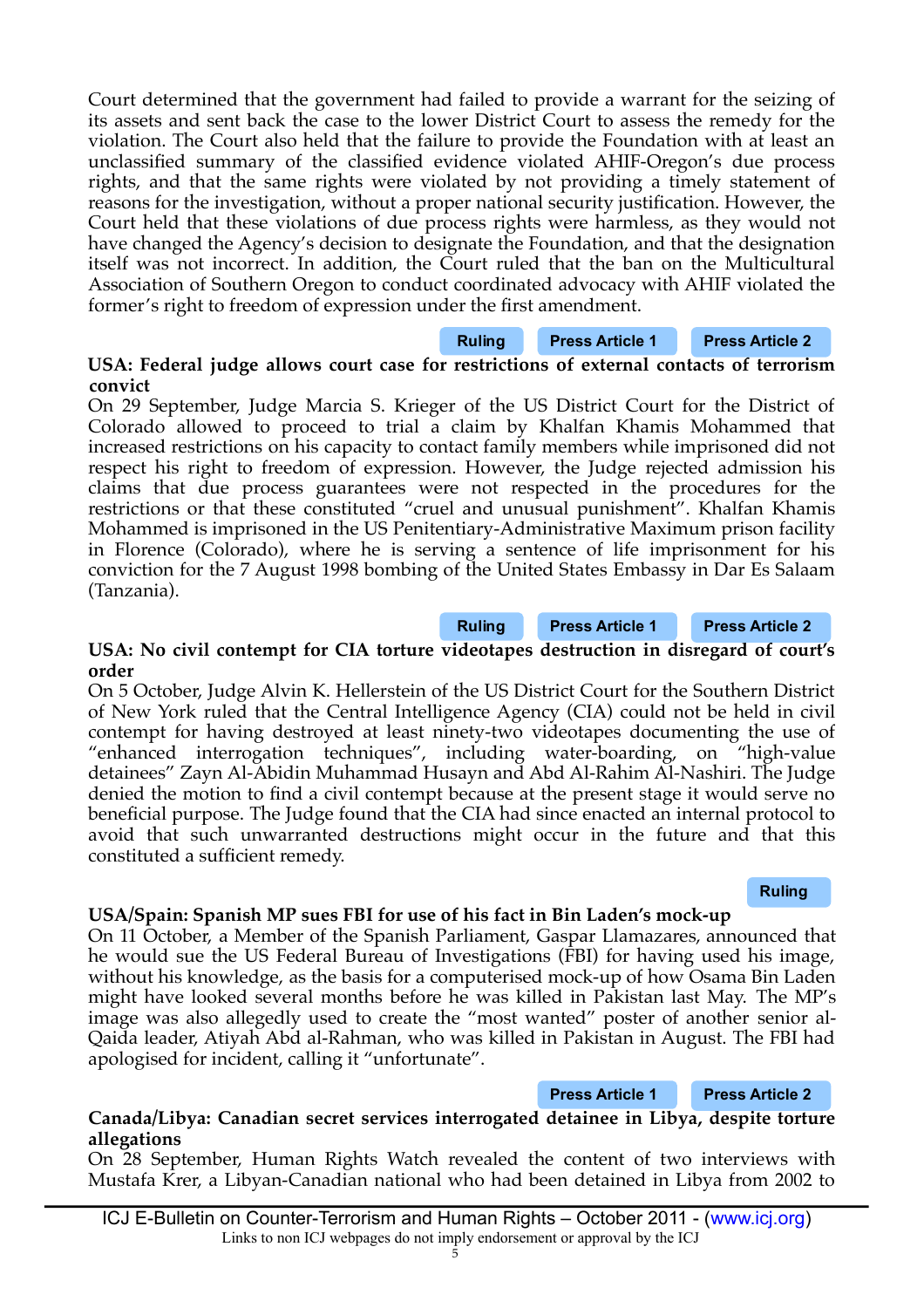2010 for alleged ties to the Libyan Islamic Fighting Group. The interview, corroborated by documents Human Rights Watch found in Libya, revealed that at least three times, between 2003 and 2005, members of the Canadian Security Intelligence Service (CSIS) interrogated or participated with Libyan officers in interrogations of Mustafa Krer. While ill-treatment was not alleged during these interrogation, Mustafa Krer was allegedly repeatedly beaten by Libyan officers between 2002 and 2004. He has also stated that he was interrogated by officials of the United States CIA and FBI. He was convicted in 2002 upon his return to Libya in a trial where his lawyers were not allowed to speak, and released in 2010 after the intervention of former leader Muammar Gaddaf's son, Saif al-Islam.

**[NGO Statement](http://www.hrw.org/news/2011/09/28/canada-intelligence-service-accused-libya-interrogations) [Press Article](http://www.thestar.com/news/world/article/1061536--libyan-canadian-says-csis-questioned-him-in-libya)**

## **Canada: Torture private prosecution against George W. Bush blocked**

On 24 October, the Attorney General of British Columbia (Canada) blocked a private criminal prosecution brought on 21 October against former US President George W. Bush by the Canadian Centre for International Justice (CCIJ) and the US Center for Constitutional Justice (CCR) on behalf of former and current Guantánamo detainees Sami El-Hajj, Muhammed Khan Tumani, Hassan Bin Attash, and Murat Kurnaz. The complaint requested the criminal prosecution of the former US President for having ordered, authorised, aided, abetted, counselled, condoned or exercised command responsibility over acts of torture committed by US officials against these persons. The prosecution was sought on the occasion of the George W. Bush visit to Surrey in Canada on 20 October. Previously the two organisations had also fled an indictment with the Canadian Department of Justice. A number of human rights organizations and individuals signed a letter to the Attorney General in support of the investigation and prosecution.



#### **[NGO Statement 2](http://www.hrw.org/news/2011/10/12/canada-don-t-let-bush-get-away-torture)**

## **Canada: Detention of Canadian by Syrian authorities triggered by false CSIS report**

On 25 October, the newspaper *The Ottawa Citizen* reported that new documents examined by Abdullah Almalki assert that the Royal Canadian Mounted Police (RCMP) described him to Syrian authorities as an "imminent threat" on 4 October 2001 despite an internal report which concluded on the same day that "O Div. (Ontario Division) task force are presently fnding it diffcult to establish anything on him other than the fact he is an arab running around." Abdullah Almalki spent 22 months in Syrian custody after his arrest on 3 May 2002 at Damascus airport while on a family visit, a period during which he alleges that he was subjected to torture.

**[Press Article](http://www.ottawacitizen.com/news/Documents+tortured+Canadian+Almalki+posed+terrorist+threat/5605604/story.html)**

## **Chile: Terrorism charges quashed for irregular evidence gathering**

On 4 October, 13 of the 14 people accused of a series of bombings in Santiago (Chile) from 2006 to 2010 had their charges of membership of a terrorist organisation quashed by the frst instance criminal court and most were released from detention. The quashing of the charges follows a Court of Appeals decision on 27 September upholding the trial judge's ruling not to admit most of the prosecution's evidence, on the grounds that it was gathered irregularly, and to reject the challenges of recusal against the trial judge. Five of the defendants have yet to answer to the charges of use of explosives.

| <b>Appeals Ruling (S)</b> | <b>Court Statement (S)</b> | Press Article 1 (E) | <b>Press Article 2 (S)</b> |
|---------------------------|----------------------------|---------------------|----------------------------|
|                           |                            |                     | <b>Press Article 3 (S)</b> |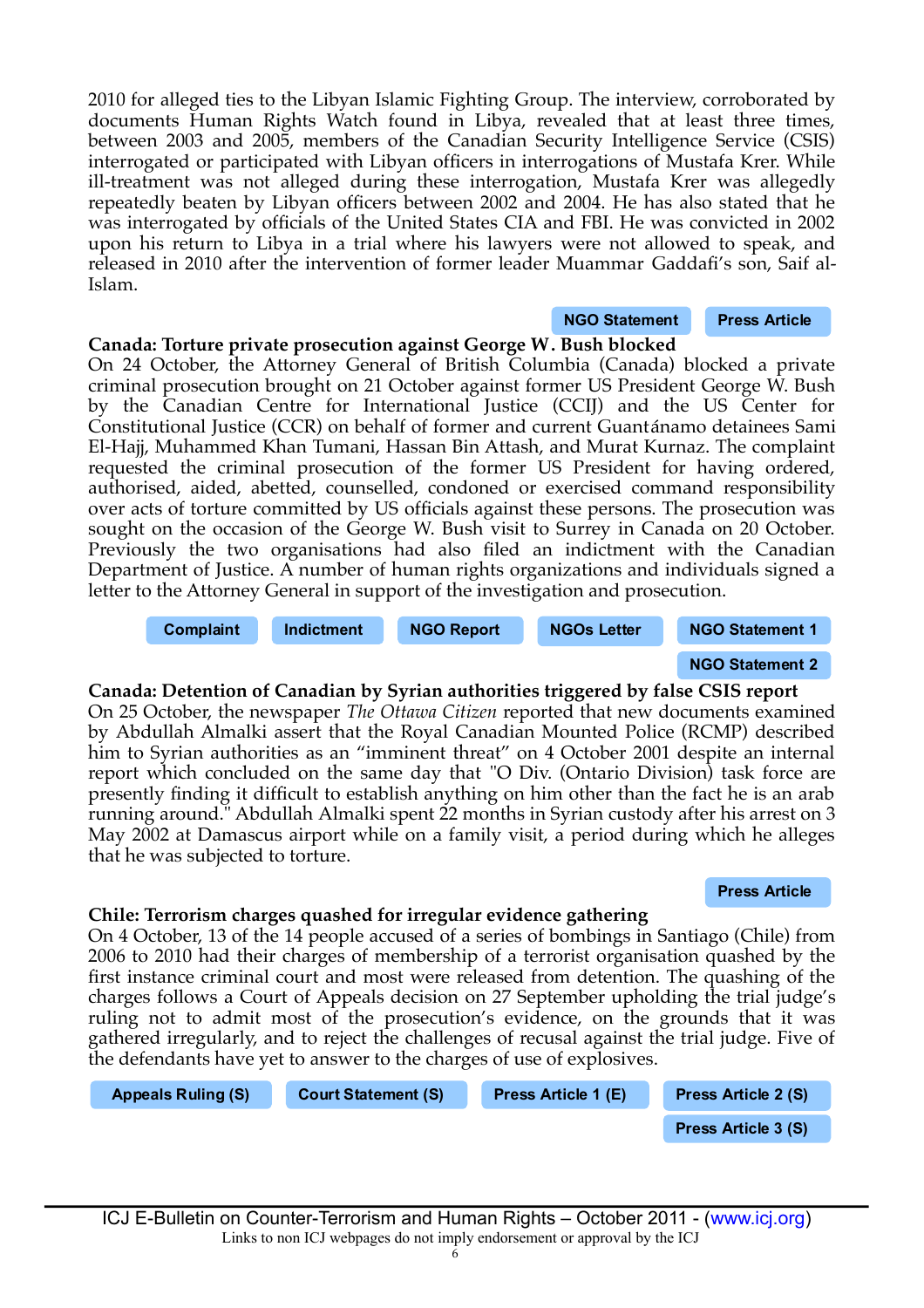## **Chile: Minister announces use of Pinochet-era Anti-Terrorism Law to deal with student protests**

On 18 October, the Ministry of Interior, Rodrigo Hinzpeter, announced the application of the Pinochet-era anti-terrorism law *Ley de Seguridad del Estado* against people suspected to have burned a bus and some barricades on the margins of recent student protests in Chile, in which the students have advocated for free and higher standard of education. The opposition parties and the President of the Senate, Guido Girardi, expressed fear at the use of this legislation to repress dissent.



## **ASIA - PACIFIC**

## **China: Legislature passes new anti-terrorism law defning "acts of terrorism"**

On 29 October, the Standing Committee of the National People's Congress (NPC), China's legislative body, passed new anti-terrorism legislation, introducing a defnition of "terrorist acts". According to the State news agency Xinhua, these are defned as "those acts which are intended to induce public fear or to coerce state organs or international organizations by means of violence, sabotage, threats or other tactics. These acts cause or aim to cause severe harm to society by causing casualties, bringing about major economic losses, damaging public facilities or disturbing social order." The law also defnes terrorist organisations as those established with the purpose of conducting terrorist acts, and extends the meaning of "terrorists" to members of a terrorist organisation. Reportedly, the new legislation will institute a list of terrorist organisations and provide for powers of asset freezing.

## **India: Anti-terrorism legislation withdrawn in parts of Kashmir [Xinhua Article](http://news.xinhuanet.com/english2010/china/2011-10/24/c_131210079.htm) [Press Article 1](http://www.washingtonpost.com/world/asia-pacific/china-clarifies-terrorism-definition-in-hopes-of-winning-international-backing/2011/10/29/gIQARHDNRM_story.html) [Press Article 2](http://www.chinadaily.com.cn/sunday/2011-10/30/content_14002347.htm) [Press Article 3](http://www.thehindu.com/news/international/article2571362.ece)**

On 21 October, the Chief Minister Omar Abdullah announced the withdrawal of the *Armed Forces Special Powers Act* (AFSPA) for parts of Kashmir following a decline in rebel violence. The AFSPA is a 1958 counter-terrorism law giving the armed forces the power to shoot to kill, to arrest without a judicial warrant, and to detain suspects indefnitely. The legislation also prohibits prosecutions of members of the armed forces without the government's approval, giving rise to impunity. Human Rights Watch has called for the repeal of the legislation.

## **[NGO Statement](http://www.hrw.org/news/2011/10/19/india-repeal-armed-forces-special-powers-act) [Press Article 1](http://old.news.yahoo.com/s/nm/20111021/india_nm/india600425) [Press Article 2](http://arabnews.com/world/article521672.ece)**

## **Pakistan: Governor's killer sentenced to death for murder and "terrorism"**

On 1 October, the Anti-Terrorism Court Judge Syed Pervez Ali Shah sentenced to death Mumtaz Qadri, after he had been convicted of murder and for "creating a scene of terrorism" under the *Anti-Terrorism Act*. Mumtaz Qadri was convicted of the killing of Governor Salman Taseer, of whom he was a bodyguard, to protest against the politician's activity against blasphemy laws. Mumtaz Qadri's lawyer has fled an appeal against the conviction, in particular contesting the competence of the Anti-Terrorism Court and the validity of the terrorism charges against his client. The Islamabad High Court has stayed the execution of the death sentence.

## **[Press Article 1](http://nation.com.pk/pakistan-news-newspaper-daily-english-online/Politics/02-Oct-2011/Qadri-death-sentence-sparks-angry-protests?utm_source=feedburner&utm_medium=feed&utm_campaign=Feed:+pakistan-news-newspaper-daily-english-online/24hours-news+(The+Nation+:+Last+Twenty+Four+Hours+News)) [Press Article 2](http://nation.com.pk/pakistan-news-newspaper-daily-english-online/Politics/07-Oct-2011/Mumtaz-Qadris-lawyer-files-appeal-in-IHC?utm_source=feedburner&utm_medium=feed&utm_campaign=Feed:+pakistan-news-newspaper-daily-english-online/24hours-news+(The+Nation+:+Last+Twenty+Four+Hours+News)) [Press Article 3](http://nation.com.pk/pakistan-news-newspaper-daily-english-online/Islamabad/11-Oct-2011/IHC-stays-Qadris-death-sentence?utm_source=feedburner&utm_medium=feed&utm_campaign=Feed:+pakistan-news-newspaper-daily-english-online/24hours-news+(The+Nation+:+Last+Twenty+Four+Hours+News))**

## **Indonesia: Parliament approves controversial intelligence law**

On 26 October, the Indonesian Parliament approved new legislation on intelligence services. The new law reportedly authorises the Indonesian State Intelligence Agency (Badan Intelijen Negara, BIN) to prevent or fght any activity that may be "harmful to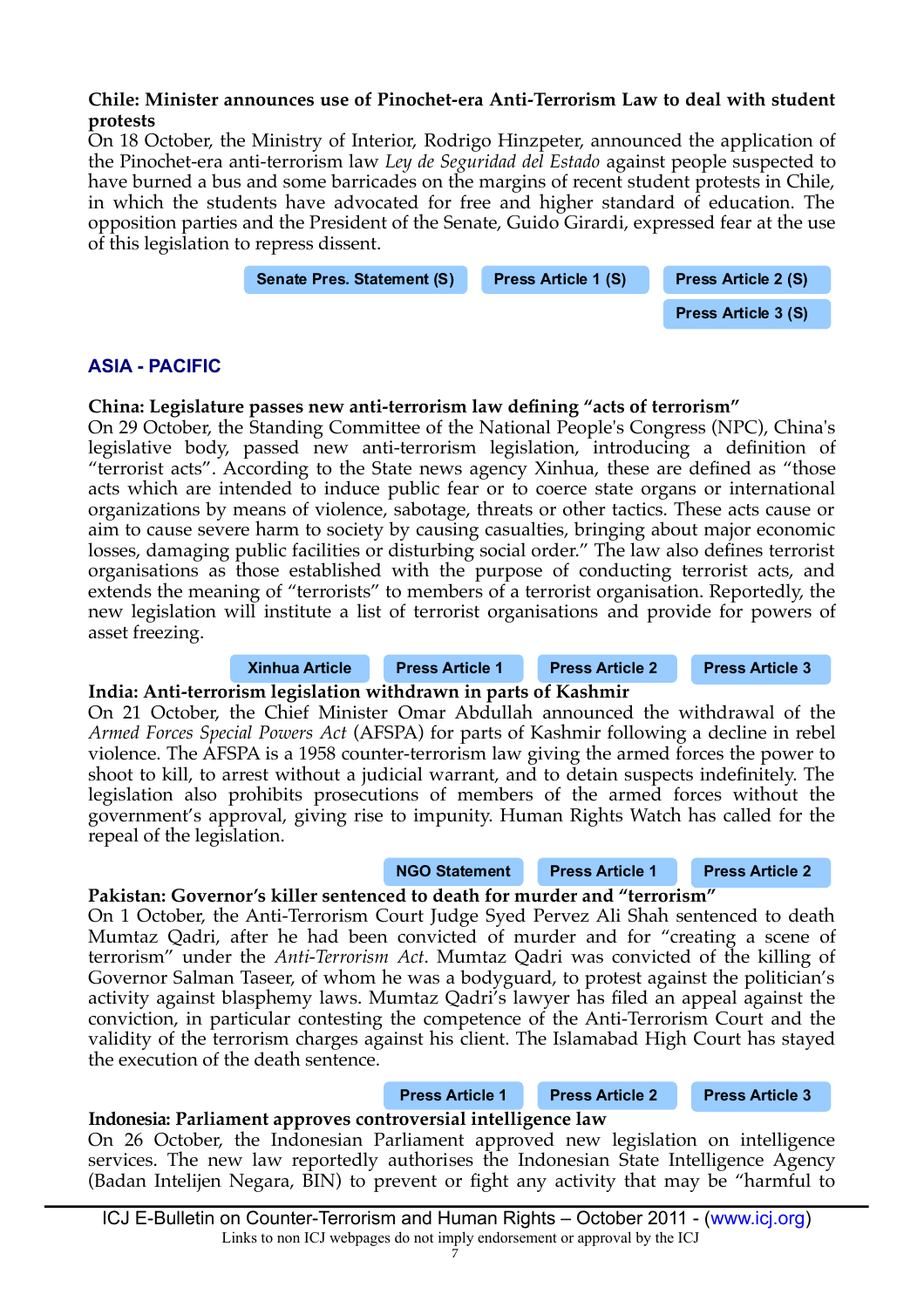national interests and national security", including that originating by "opponents". Human Rights Watch criticized the legislation as too broad and giving excessive power to intelligence services, which might be used to repress internal dissent, and called for its modification.

#### **[Law \(Indonesian\)](http://www.dpr.go.id/id/ruu/103/RUU-Tentang-Intelejen-Negara) [NGO Statement \(E\)](http://www.hrw.org/news/2011/10/26/indonesia-repeal-new-intelligence-law)**

**[Report](http://unama.unmissions.org/Portals/UNAMA/Documents/October10_%202011_UNAMA_Detention_Full-Report_ENG.pdf) [UN Statement](http://www.un.org/apps/news/story.asp?NewsID=39985&Cr=torture&Cr1) [Press Article](http://www.khaama.com/afghan-officials-deny-un-report-on-prisoners-torture-697)** 

## **Afghanistan: UN report documents use of torture against "terrorism" suspects**

On 10 October, the UN Assistance Mission in Afghanistan (UNAMA) published a report documenting human rights violations in Afghanistan. The report, which has been rejected by the Afghan Government, documents the systematic use of torture by NDS offcials in Heart, Kandahar, Khost, Laghman and in the counter-terrorism department in Kabul, where "high value" suspects are interrogated. In Kandahar, an Afghani official reportedly said that these methods have to be used against "terrorists" given the situation in the region to make them "confess" and to obtain information. UNAMA recommended that all reports of torture and ill-treatment be investigated, and that those officials found responsible should be removed, prosecuted, and disciplined or punished.

## **EUROPE & COMMONWEALTH OF INDEPENDENT STATES**

## **UK: Intelligence guidelines might condone hooding, says High Court**

On 3 October, the High Court of Justice ruled, in the case *Equality and Human Rights Commission and Al Bazzouni v. Prime Minister and Others*, that part of the Government's *Consolidated Guidance to Intelligence Offcers and Service Personnel on the Detention and Interviewing of Detainees Overseas and on the Passing and Receipt of Intelligence Relating to Detainees* was not precise enough in that its language might be interpreted by individual officers as meaning that hooding by foreign liaison officers might be acceptable for particular security reasons. The Court expressed the hope that the language in the Guidelines be made more precise. It rejected, however, another argument that demanded substitution of the standard of "serious risk" of torture or ill-treatment of a detainee with "real risk" as the basis on which an officer would decide whether or not to proceed with collaboration with foreign intelligence officers. The Court held that, given the operative nature of the Guidelines, the difference of terminology did not have a practical effect, although it would be signifcant were the Guidelines a legal document.

**[Ruling](http://www.bailii.org/ew/cases/EWHC/Admin/2011/2401.html) [Press Article 1](http://www.independent.co.uk/news/uk/home-news/british-forces-ordered-to-stop-the-hooding-of-terror-suspects-2365159.html) [Press Article 2](http://www.independent.co.uk/news/uk/crime/iraqi-man-wins-hooding-legal-fight-2365039.html)**

## **UK: Government seeks to introduce classifed evidence court proceedings**

On 19 October, the Department of Justice presented a Green Paper for public consultation in which it included proposed measures addressed to the manner in which sensitive information is treated in the full range of civil proceedings. The Green Paper proposes, among other things, to standardise the closed material procedures (CMPs) to admit classifed intelligence information in civil court proceedings; clarifcations on when the obligation to provide a summary of classifed evidence to the other party does not apply: and limitations on the role of courts in cases in which individuals are seeking disclosure of sensitive material, where the Government is not otherwise a party, particularly in foreign legal proceedings.

#### **[Green Paper](http://consultation.cabinetoffice.gov.uk/justiceandsecurity/wp-content/uploads/2011/green-paper.pdf) [Public Consultation](http://consultation.cabinetoffice.gov.uk/justiceandsecurity/) [Press Article 1](http://www.independent.co.uk/news/uk/home-news/centuries-of-open-justice-threatened-by-secret-courts-2373201.html) [Press Article 2](http://www.independent.co.uk/news/uk/crime/terror-payout-cases-to-be-secret-2372764.html)**

## **UK: Use of counter-terrorism "stop and searches" powers fell last year**

On 13 October, the Home Office published the last statistics of the stop and searches made under the *Terrorism Act 2000* in the year 2010-2011. The statistics demonstrate that there had been a drop of 90 percent in their use in comparison to the previous year, with 9,652 stop and searches performed against 102,504 in 2009/10. The use of these powers led to 77

ICJ E-Bulletin on Counter-Terrorism and Human Rights – October 2011 - [\(www.icj.org\)](http://www.icj.org/) Links to non ICJ webpages do not imply endorsement or approval by the ICJ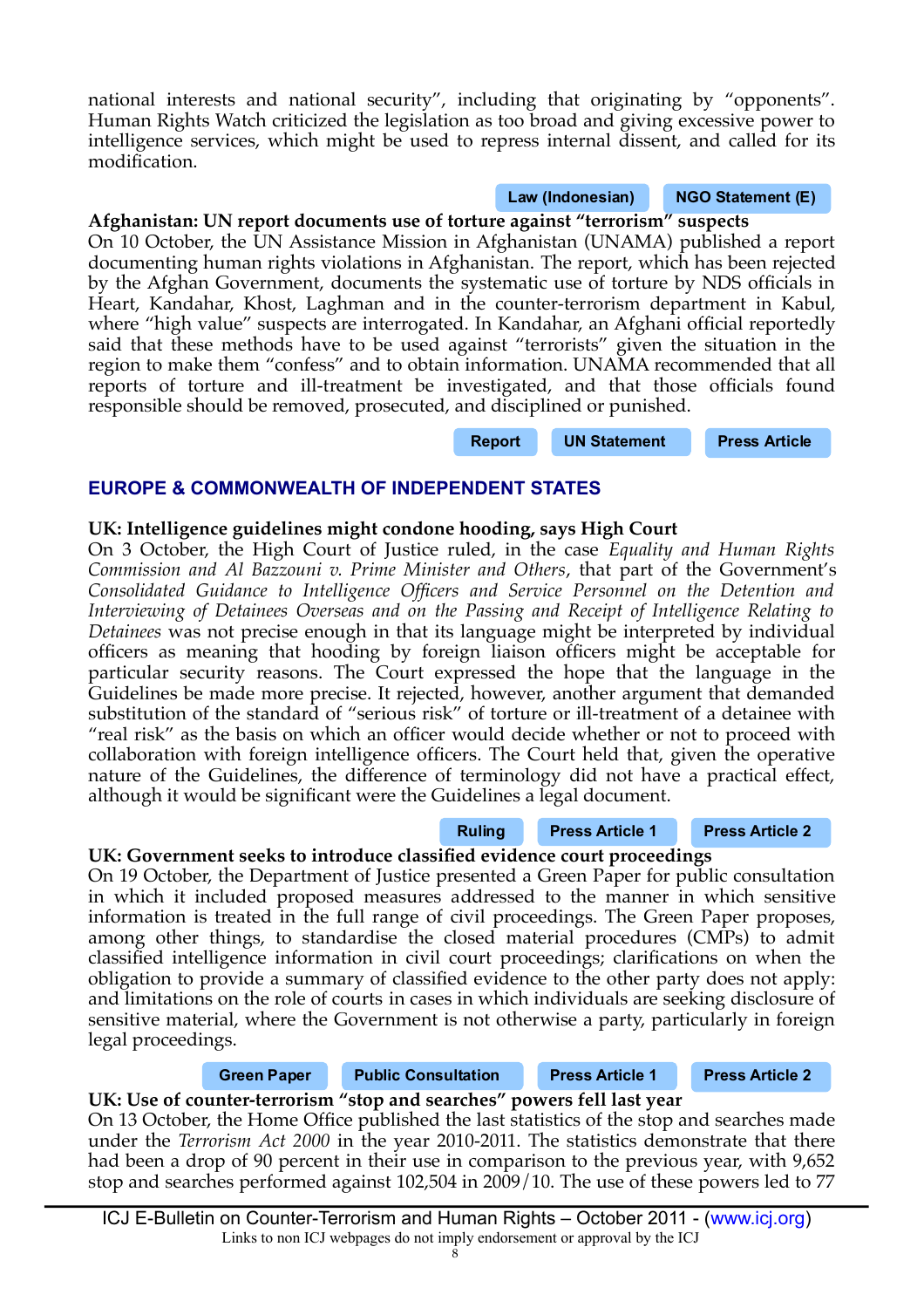arrests, none of which were for terrorism-related offences. The stop and search powers were modifed in March in a measure aimed to avoid their widespread use.

## **[Statistics](http://www.homeoffice.gov.uk/publications/science-research-statistics/research-statistics/counter-terrorism-statistics/hosb1511/) [Press Article](http://www.bbc.co.uk/news/uk-15290176)**

## **UK: Parliament's Human Rights Committee seeks more guarantees in new "control orders" system**

On 19 October, the UK Parliament's Joint Human Rights Committee published its second report on the *Terrorism Prevention and Investigation Measures Bill*, which aims at replacing the system of control orders for terrorism suspects. The Committee stressed that the draft legislation raised concerns as to compliance with the UK's international human rights law obligations. In particular the Committee considered that the Terrorism Prevention and Investigation Measures (TPIMs) should be subject to prior judicial authorisation and not only authorisation after they have been issued; that the standard of proof for their issuance now set at "reasonable belief" of terrorism activity or involvement should be changed to the higher civil standard of a "balance of probabilities"; that the review of the orders by the courts should be explicitly on the merits; and that the law should contain a requirement that sufficient information on the reasons leading to the order should be given to the person subjected to it, so that the person is able to instruct his or her lawyer. Finally, the Committee highlighted that the requirement for renewal of the legislation's powers every fve years is inappropriate and recommended that renewal should required annually.

#### **[Report](http://www.publications.parliament.uk/pa/jt201012/jtselect/jtrights/204/204.pdf)**

## **Spain: ETA ends its activities; Amnesty calls for reform of counter-terrorism measures**

On 20 October, the Basque separatist organization *Euskadi Ta Askatasuna* (ETA), considered by the Spanish government to be a terrorist organization, announced the "defnitive cessation of its armed activities", therewith ending a 40-year armed campaign against the Spanish institutions. The announcement was welcomed by a number of national and international institutions and authorities. Amnesty international, while welcoming the announcement, called on Spanish authorities to end those counter-terrorism measures that were incompatible with Spain's international human rights law obligations, such as the system of *incommunicado* detention, and the clauses in the *Law on Political Parties* which allowed for the banning of certain political parties in the Basque Countries.

**[ETA Statement \(S\)](http://www.elpais.com/elpaismedia/ultimahora/media/201110/20/espana/20111020elpepunac_3_Pes_PDF.pdf) [NGO Statement \(E\)](http://www.amnesty.org/en/news-and-updates/spain-end-eta-violence-presents-opportunity-human-rights-reforms-2011-10-21) [Press Article \(S\)](http://www.elpais.com/articulo/espana/Zapatero/rinde/honor/victimas/ensalza/todos/presidentes/elpepiesp/20111021elpepinac_5/Tes) [Press Article \(E\)](http://www.dw-world.de/dw/article/0,,15476908,00.html?maca=en-rss-en-eu-2092-rdf)**

## **Spain: Extremist Islamic teaching is not "collaboration" with terrorist organisation, says central criminal court**

On 10 October, the central criminal court *Audiencia Nacional* acquitted Moutaz Almallah Dabas of the charge of collaborating with a terrorist organisation because the acts with which he was charged were found not to constitute a criminal offence. Moutaz Almallah Dabas was accused of having engaged in extremist Islamic teaching which could lead to acts of Jihad. However, the Court held that these acts did not in themselves constitute collaboration with a terrorist organisation, in particular because the facts occurred before *Organic Law 5/2010* which, by incorporating in national law the *EU Framework Decision 2008/919/JHA*, extended the defnition of the offence of collaboration to include such acts.

**[Judgment \(S\)](http://www.poderjudicial.es/stfls/AUDIENCIA%20NACIONAL/NOVEDADES/2011-10-18%20MOUTAZ%20ALMALLAH%20DABAS.pdf)**

## **Spain/USA: Spanish MP sues FBI for use of his fact in Bin Laden's mock-up**

**[See, AMERICAS](#page-4-1)**

## **Netherlands: LTTE is not a "terrorist organisation" says Hague Appeals Court**

On 21 October, the Court of Appeals of the Hague acquitted fve Tamil refugees of the charge of participating in a terrorist organisation by gathering funds destined to the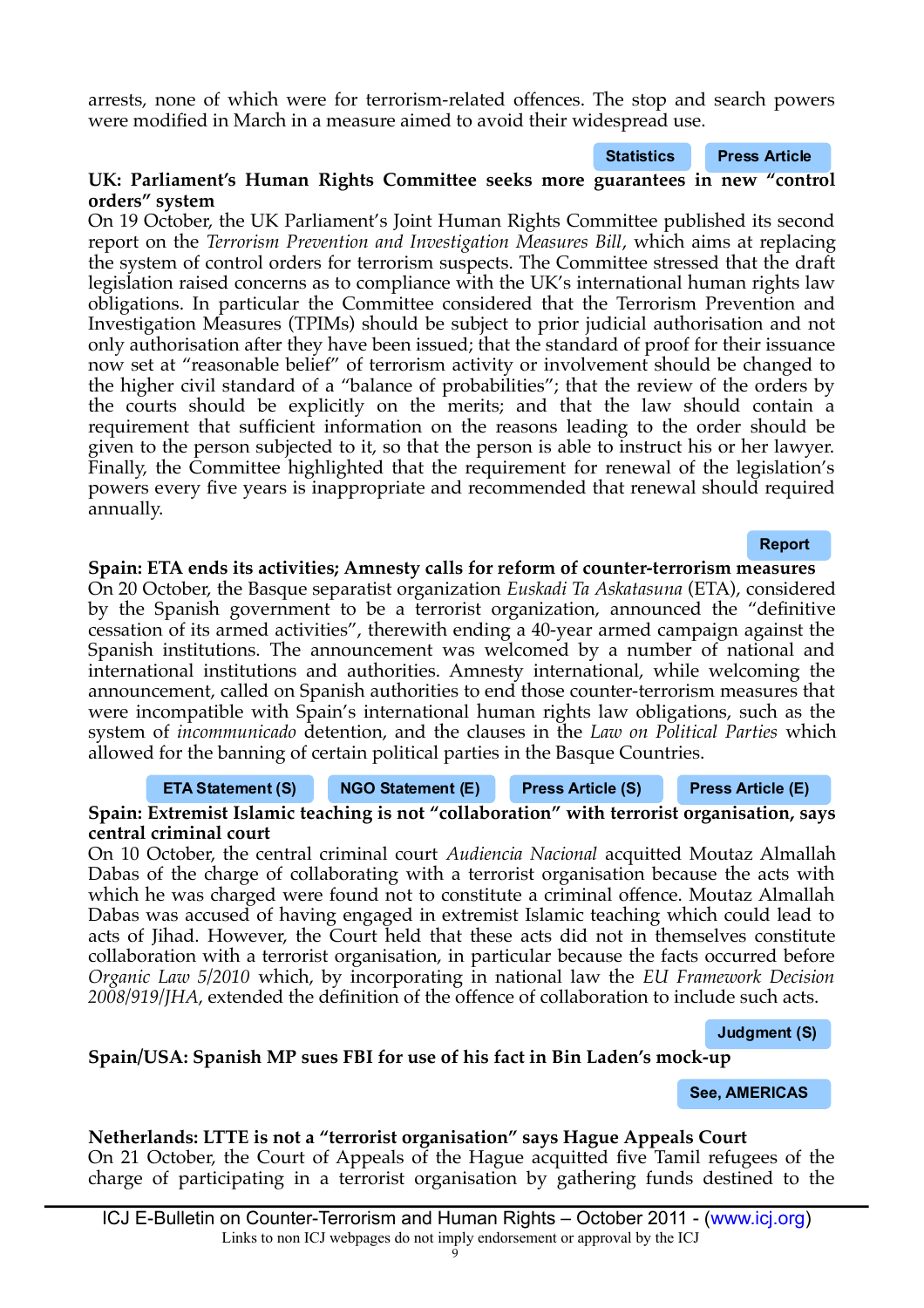Liberation Tigers of Tamil Eelam (LTTE), because the LTTE could not be characterised as a "terrorist organisation", but instead as an "armed group". The Court held that there has been a non-international armed confict in Sri Lanka. However, it found the defendants guilty of participating in a criminal organisation, of participating in initiatives to further the existence and activities of the organisation, and of aiding an organisation included within the EU Terrorism List.

**[Judgment \(Dutch\)](http://zoeken.rechtspraak.nl/detailpage.aspx?ljn=BT8829&u_ljn=BT8829) [Press Article 1 \(E\)](http://old.news.yahoo.com/s/ap/20111021/ap_on_re_eu/eu_netherlands_tamil_tiger_trial) [Press Article 2 \(E\)](http://www.dutchnews.nl/news/archives/2011/10/tamils_jailed_for_criminal_act.php)**

## **Lithuania: Victim of rendition and torture brings case to the European Court of Human Rights**

On 27 October, it was reported that Guantánamo detainee Abu Zubaydah, a "high value detainee" who was subjected to torture, including 83 instances of water-boarding, was bringing a case before the European Court of Human Rights against Lithuania. The victim alleges that Lithuania failed to investigate its role in his rendition from Pakistan through Lithuania and then to Guantánamo Bay, throughout which he was allegedly detained in secret detention facilities and subject to torture and ill-treatment. National investigations were dropped last January when the Lithuanian Prosecutor General announced the closing of the investigations into alleged collusion of State Security Department (SSD) officials with the CIA to create and operate secret sites in Lithuania, used to arbitrarily detain and interrogate, through the use of torture and ill-treatment, individuals apprehended pursuant to the CIA rendition programme. The Prosecutor reportedly justified his position by saying that the offence for which the officers were investigated, "abuse of position", could not be prosecuted because of the statute of limitations. On 21 October, the Prosecutor had announced the he would not reopen the investigation following the release of a report of Amnesty International documenting the abuses.

## **[Application](http://www.interights.org/files/184/2011_10_27%20PRIV%20DRAFT%20AZ%20v%20%20Lithuania%20ECHR%20Application%20Final.pdf) [NGO Statement 1](http://www.amnesty.org/en/news/rendition-victim-takes-case-against-lithuania-european-court-2011-10-27) [NGO Statement 2](http://www.amnesty.org/en/news-and-updates/lithuania-blocking-truth-about-cia-secret-prisons-2011-10-21)**

## **Turkey: Protesters against Prime Minister cleared of "terrorism" charges**

On 27 September, Ali Aksu, İbrahim Aksu, Görgü Demirpençe, İdris Akbıyık, Erhan Köse, Safak Ustabas and Önder Öner were acquitted by the Erzurum 2<sup>nd</sup> High Criminal Court of the charges of "spreading propaganda for an illegal organisation" under the *Anti-Terrorism Law*, after disorders arose in a demonstration against hydroelectric power plants on 31 May during a visit of Prime Minister Erdoğan. The Court had reportedly held that these charges could not be brought against the defendants because they were exercising their right to freedom of expression. However, the five defendants remain in detention with other suspects pending trial due to further allegations of "resistance against the police", "opposing the law on meetings and demonstrations", and "damage of public property".

#### **[Press Article](http://ww.bianet.org/english/freedom-of-expression/132969-partial-acquittals-in-hopa-trial)**

## **Turkey: "Terrorism" suspect was subject to inhuman and degrading treatment, says European Court**

On 11 October, the European Court of Human Rights ruled that Turkey had breached the prohibition of inhuman and degrading treatment towards Safak Gümüssoy, the editor and owner of the monthly political magazine *Devrimci Mücadele Birligi* (Revolutionary Struggle Union). Safak Gümüssoy was arrested on 29 November 2001 by police officers of the Anti-Terrorism Branch of the Istanbul Security Headquarters and beaten up during transport to the headquarters, resulting in a broken nose. The Court also held that "the criminal justice system as applied in this case was not sufficiently dissuasive to effectively prevent illegal acts" of inhuman or degrading treatment, in violation of Turkey's obligations under Article 3 of the European Convention on Human Rights.

**[Judgment](http://cmiskp.echr.coe.int/tkp197/view.asp?item=1&portal=hbkm&action=html&highlight=51143/07&sessionid=81166782&skin=hudoc-en)**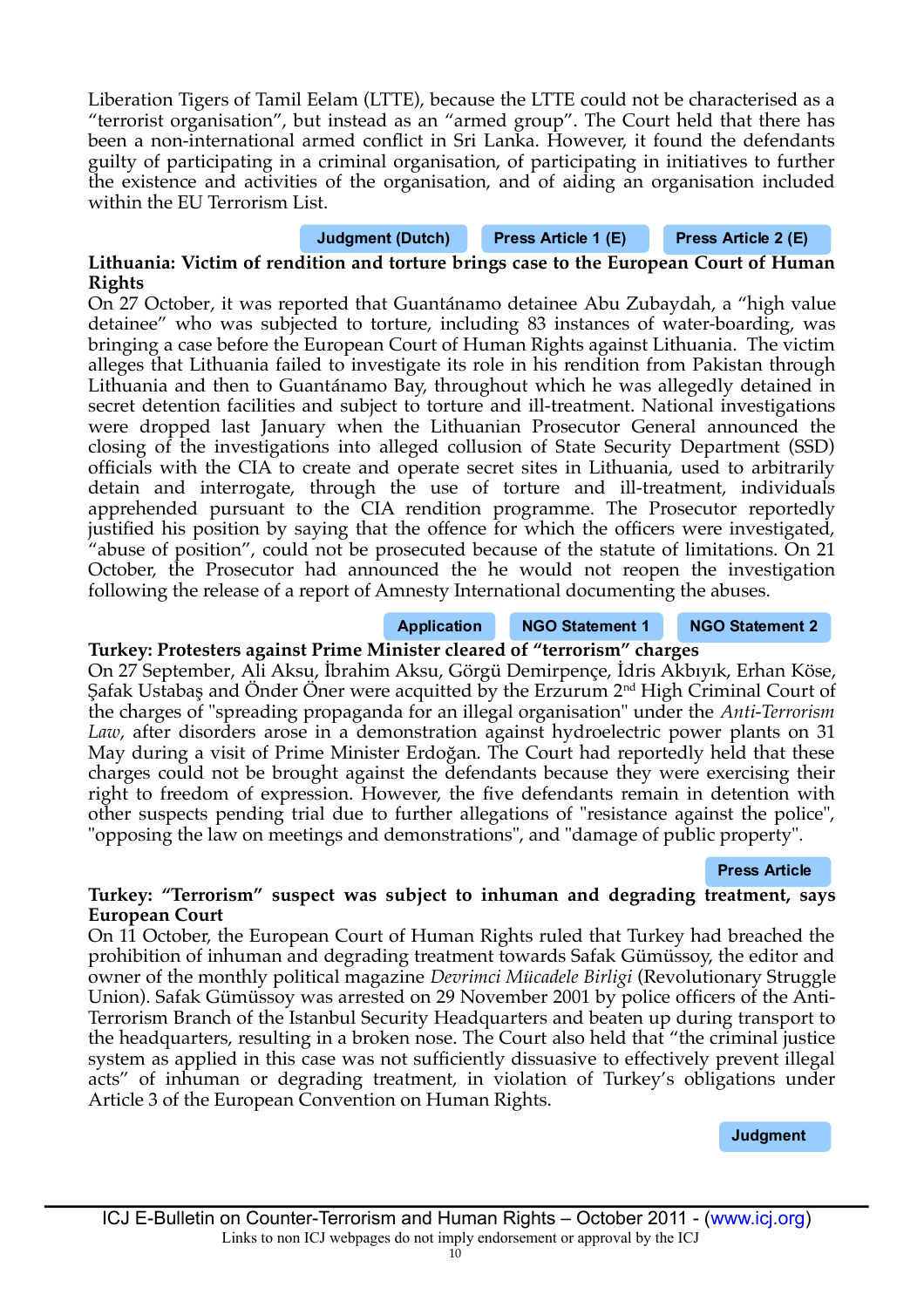## **Turkey: European Commissioner for Human Rights concerned at counter-terrorism measures**

On 14 October, the Council of Europe's Commissioner for Human Rights, Thomas Hammarberg, concluded a five-day visit to Turkey. The Commissioner welcomed the abolition of the state security courts system, but remained concerned at the maintenance of certain anti-terrorism powers such as *"*incommunicado custody for 24 hours, the restriction of the number of defence lawyers to one, the restriction of access by defendants to the prosecution fle, and censorship of correspondence between the defendants and their lawyer."

**[Commissioner Statement](http://www.coe.int/t/commissioner/News/2011/111014TurkeyVisit_en.asp)**

## **Russian Federation: Authorities responsible for enforced disappearance in counterterrorism operation, says European Court of Human Rights**

On 25 October, the European Court of Human Rights held that the Russian Federation had violated the right to life of Elbek Tashukhadzhiyev, by not undertaking effective investigations into his enforced disappearance; as well as his right to liberty. The Court also found that the Russian Federation did not provide an effective remedy against these human rights violations. Elbek Tushakhadzhiyev was apprehended on 9 February 1996 by military intelligence officers in counter-terrorisms operation in Chechnya. He has been missing since that date. Several investigations into his detention and enforced disappearance were opened and closed during the last ffteen years.

#### **[Judgment](http://cmiskp.echr.coe.int/tkp197/view.asp?action=html&documentId=894300&portal=hbkm&source=externalbydocnumber&table=F69A27FD8FB86142BF01C1166DEA398649)**

## **Kazakhstan: President signs law restricting religious activities as counter-terrorism response**

On 13 October, President Nursultan Nazarbayev signed into law *The Law on Religious Activity and Religious Associations*, which was approved by Parliament on 29 September in order to place further controls on religious activities, after terrorist attacks over the last year were attributed to religious extremism. The legislation tightens registration procedures for religious institutions and bans unregistered religious activities. The construction of places of worship will now have to be approved by local authorities and religious education will be subject to state control. In addition, the new law imposes a ban on praying in the workplace. The Director of the OSCE Office for Democratic Institutions and Human Rights (ODIHR), Ambassador Janez Lenarčič, expressed concern about the legislation, noting that it seems to restrict unnecessarily the right to freedom of religion or belief.

**[OSCE Statement](http://www.osce.org/odihr/83191) [Press Article 1](http://www.rferl.org/content/kazakhstan_new_religious_law_islam_extremism/24341450.html) [Press Article 2](http://www.telegraph.co.uk/news/worldnews/asia/kazakhstan/8796464/New-laws-in-Kazakhstan-to-restrict-religious-groups.html)**

## **UNITED NATIONS & REGIONAL ORGANISATIONS**

## **UN: UN Symposium stresses centrality of human rights and rule of law in countering terrorism**

On 19 September, the UN Counter-Terrorism Implementation Task Force (CTITF) organised a Secretary General's Symposium on International Counter-Terrorism Cooperation in New York. One of the topics of the symposium was the promotion of human rights and the rule of law while countering terrorism. The concluding document noted that "participants repeatedly underlined the importance of promoting and protecting human rights and the rule of law in all counter-terrorism activities." The discussion also stressed that "upholding human rights obligations and the rule of law are essential elements of any sustainable counter-terrorism strategy."

**[Chairman's Summary](http://www.un.org/en/terrorism/ctitf/pdfs/chairman_summary_sg_symposium.pdf) [Symposium Documents](http://www.un.org/en/terrorism/ctitf/sg_symposium.shtml)**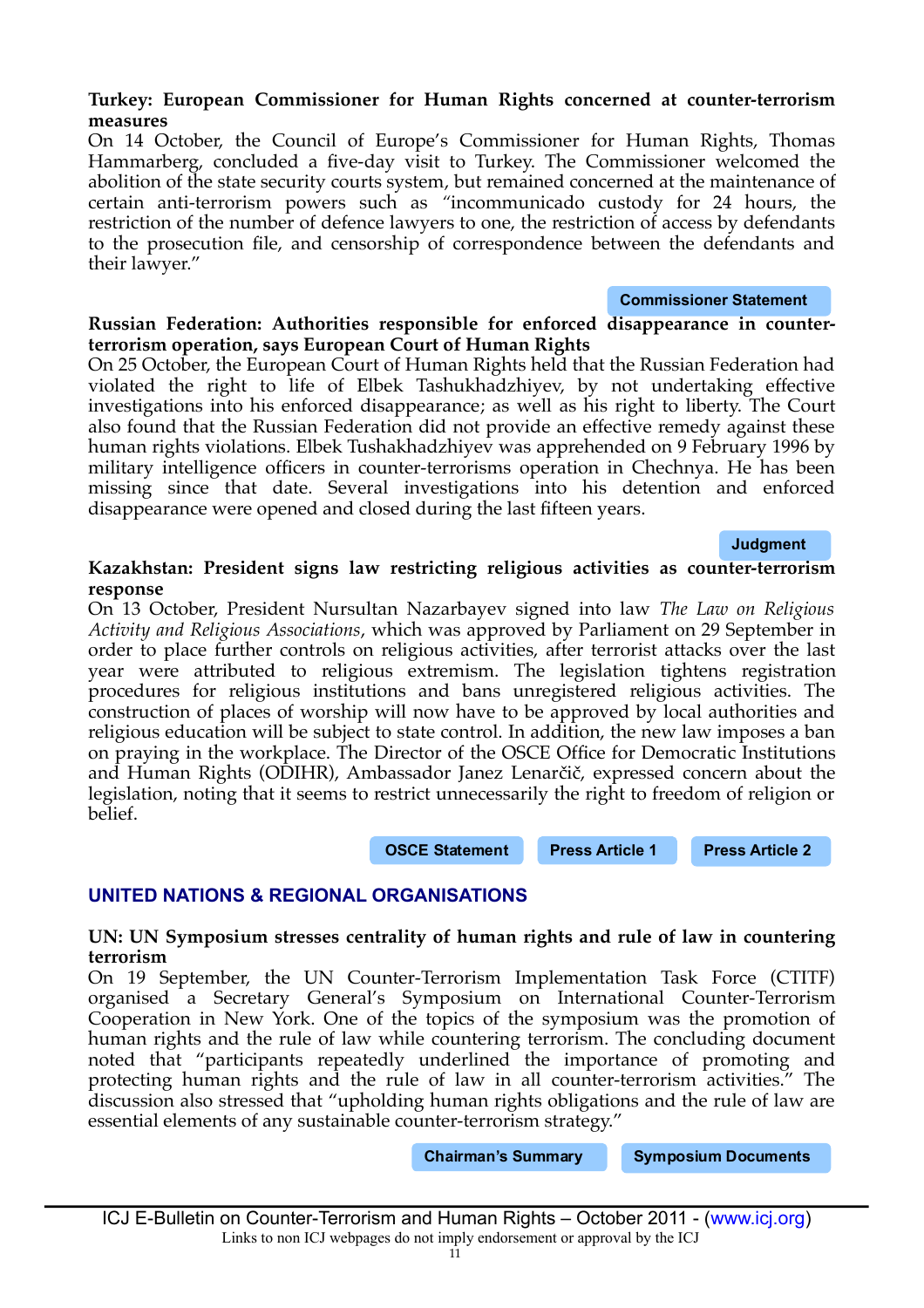## **UN: Counter-Terrorism Committee observes ten years of founding resolution**

On 28 September, the UN Counter-Terrorism Committee held a special meeting commemorating the tenth anniversary of UN Security Council resolution 1373 which instituted the Committee itself. The outcome document of the discussion "reaffrms that Member States must ensure that any measures taken to combat terrorism comply with all their obligations under international law, in particular international human rights, refugee and humanitarian law" and "underscores that effective counter-terrorism measures and respect for human rights, fundamental freedoms and the rule of law are complementary and mutually reinforcing, and are an essential part of a successful counter-terrorism effort".

**[SG Statement](http://www.un.org/apps/sg/sgstats.asp?nid=5576) [CTC Chairman Statement](http://www.un.org/en/sc/ctc/docs/2011/2011-09-28-specialmtg-puri.pdf) [CTED Statement](http://www.un.org/en/sc/ctc/docs/2011/2011-09-28-specialmtg-msmith.pdf) [Outcome Document](http://www.un.org/en/sc/ctc/docs/2011/2011-09-28-specialmtg-outcome.pdf)**

## **UN: Global Surveys fnds faws in human rights respect in countering terrorism**

On 26 September, the UN Counter-Terrorism Executive Directorate of the Security Council's Counter-Terrorism Committee presented its recent global survey on the implementation of UN Security Council resolution 1373 (2001). The survey reports the progress in Member States of the UN in incorporating international terrorism offences, coordinating in tackling fnancing of terrorism, and also outlines a number of problems which have arisen concerning the respect by Members States of their human rights obligations. These have been reported as being overly broad defnitions of terrorism offences; human rights violations by law enforcement bodies, including violations of the right to a fair trial and extrajudicial killings; and inappropriate use of military tribunals.

#### **[Global Survey](http://www.un.org/Docs/journal/asp/ws.asp?m=S/2011/463) [UN Statement](http://www.un.org/en/sc/ctc/news/2011-10-07_gis.html?utm_source=feedburner&utm_medium=feed&utm_campaign=Feed%3A+UNCTC+%28United+Nations+Counter-Terrorism+Committee%29)**

**[UN Statement](http://www.un.org/en/sc/ctc/news/2011-09-28_specialmtg.html?utm_source=feedburner&utm_medium=feed&utm_campaign=Feed%3A+UNCTC+%28United+Nations+Counter-Terrorism+Committee%29)**

## **UN: Special Rapporteur fnds targeted killings "highly problematic"**

On 21 October, the UN Special Rapporteur on extrajudicial, summary or arbitrary executions, Christof Heyns, presented his annual report to the UN General Assembly. In his report, the Special Rapporteur deals with the practice of targeted killings including in the framework of the so-called "war on terror". He found the current use of drones and raids into countries where there is not a recognised armed confict to kill an opponent, such as in Pakistan or Yemen, to be "highly problematic".

## **[Report \(A/66/330\)](http://www.un.org/en/ga/third/66/documentslist.shtml) [Press Article](http://www.un.org/apps/news/story.asp?NewsID=40136&Cr=heyns&Cr1)**

## **UN: Special Rapporteur on counter-terrorism and human rights to focus on victims of terrorism and prevention**

On 21 October, the newly appointed UN Special Rapporteur on counter-terrorism and human rights, Ben Emmerson, presented his first report to the UN General Assembly. In the report and in his presentation, the Special Rapporteur announced that his would dedicate particular attention to the rights of victims of terrorism and prevention of terrorism during his tenure. He stressed, in particular, that "dehumanization of victims of terrorism can take various forms, including reducing them to mere pretexts for justification of tougher counter-terrorism measures by States that violate human rights". He added that this particular focus of his mandate will in no way affect his attention in pointing out violations of human rights caused by counterterrorism measures.

## **[Report \(A/66/310\)](http://www.un.org/en/ga/third/66/documentslist.shtml) [Press Article](http://www.un.org/apps/news/story.asp?NewsID=40153&Cr=terrorism&Cr1)**

## **EU: Passenger data agreement with Australia passed by European Parliament**

On 27 October, the European Parliament consented to the conclusion of an agreement on Passenger Name Records (PNR) between the European Union and Australia. The agreement had been stalled in May 2010 by the European Parliament because it lacked human rights guarantees. The new agreement will limit the exchange of data only to cases where it is necessary for the prevention, detection, investigation and prosecution of